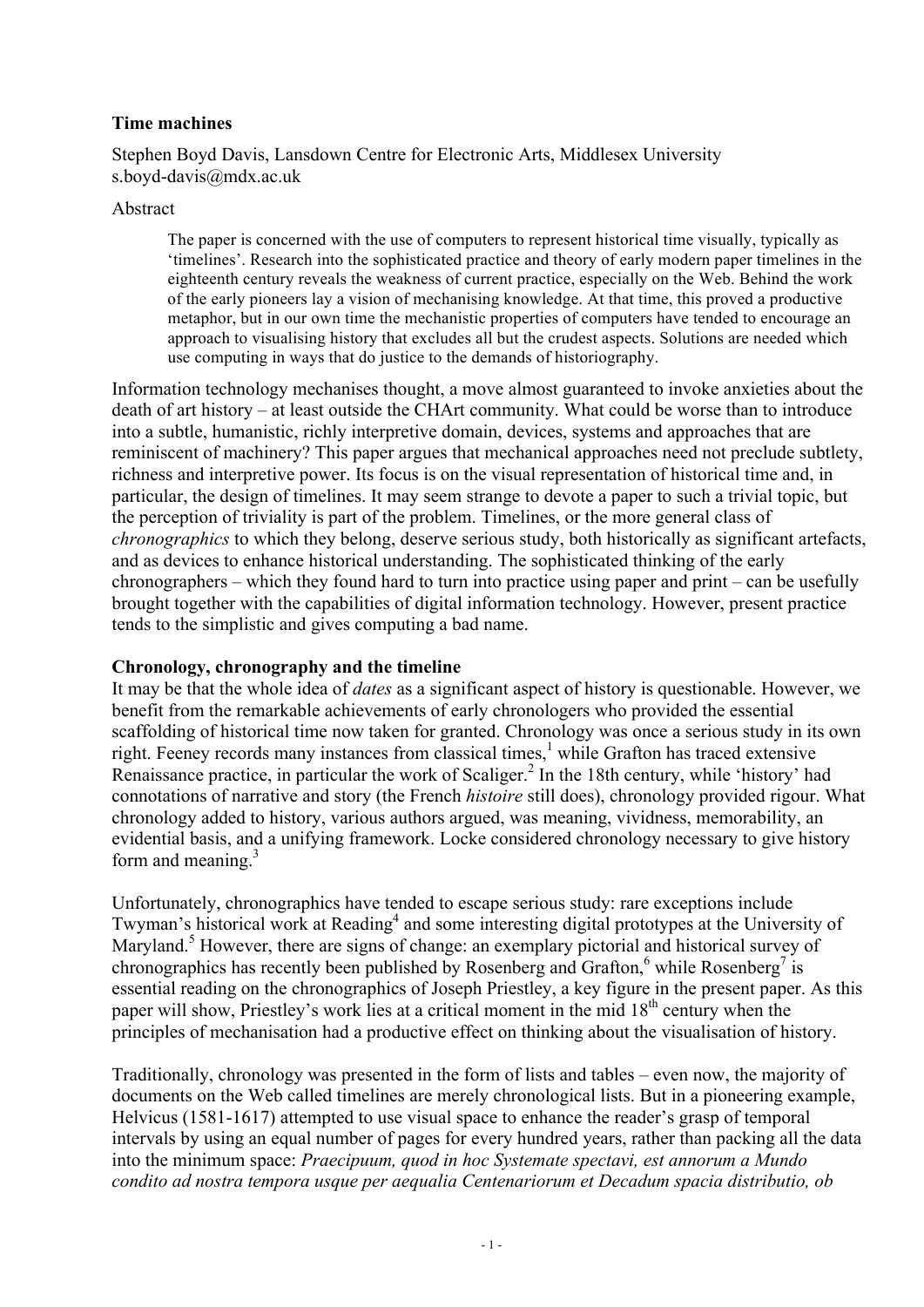*eximium usum, qui inde resultat* (The main goal I aimed at in this treatment is an equal distribution of years between the creation and our time in intervals of 100 years and 10 years, because it is so useful). <sup>8</sup> He insisted on the importance of the structural relations between events: 'the Synchronism of Famous Men, renowned either for their Vertues or their Villanies, doth very much promote a sound knowledge in History.<sup>'9</sup> More than a century later, historic time was mapped truly arithmetically to space by doctor, botanist and philologist Jacques Barbeu-Dubourg (1709–1779), who in Paris in 1753 created a chart 16.5 metres long plotting all history from the Creation to his own time on a uniform timescale.<sup>10</sup> It is accompanied in the author's explanatory leaflet by a significant appearance of *mechanism* as a desirable model.

#### **Mechanising cognition**

Barbeu-Dubourg acknowledges that he has been inspired by Geography, with its maps, globes and other appealing visual aids: he now plans to make Chronology equally beguiling.

All have evinced some surprise to see Chronology metamorphosed into Chronography, to see that a science of memory so cold, so sterile, so insipid, may become a science entertaining, and so to speak *mechanised* [pour ainsi dire *méchanique*], which speaks to the eyes and to the mind, […] where memorable events so strike the senses, organise themselves so effortlessly in the memory, and are imprinted there so strongly, that we learn almost *automatically* [on s'instruit presque *machinalement*], hardly needing to think what we do.

(Barbeu-Dubourg 1753: 8. Emphasis added)<sup>11</sup>

*Machinalement* like all mechanical terms was an ambivalent concept. On the one hand we find it said of natural movements in which the will plays no role (*se dit des mouvemens naturels où la volonté n'a point de part*) 12: someone may reply *machinalement* when they have not heard what was said. In this context, thoughtless automatism is foremost. In English at the same time the word *mechanical* had a number of derogatory senses. It could deprecate materialist philosophies: 'to confound Temptation now with mere sadness of Spirit, and its dreadful effects with those of meer Mechanical Principles, is to talk like Aristotle, more than St. Paul.<sup>13</sup> A character assassination of the 3rd Earl of Bute, critical of his encouraging scientific interests in the young George III, complains of his 'garnishing his knicknackatory with mechanical toys, baubles, and gimcracks.<sup>314</sup> It frequently has an element of class condescension, especially where, as was traditional, the mechanical arts are contrasted with the liberal. Thus Defoe mocks a shoemaker-turned-highwayman who had 'an Inclination of laying aside his mechanical Employment, to translate himself into a Gentleman.'<sup>15</sup> Even someone as sympathetic to the practical as Franklin could write about '…The Arts, which are more or less liberal or mechanical, as they more or less partake of assistance from the operations of the mind,'16 while elsewhere he regrets the 'mechanical sort of Enjoyment' experienced by 'People of low Education and mean Understandings.'17 So much for the mechanical, apparently. But there is implied praise in Hume's remark that 'Another advantage of industry and of refinement in the mechanical arts is, that they commonly produce some refinements in the liberal arts: nor can the one be carried to perfection, without being accompany'd, in some degree, with the other.<sup>18</sup> Hooke had said of Wren that 'since the time of Archimedes there scarce ever has met in one man, in so great a perfection, such a mechanical hand, and so philosophical a mind,'19 while it was later said of Hooke himself that 'his mechanical inventions, of which the mathematical and philosophical world is abundantly convinced, are too numerous to repeat.'20 The chronographics of Barbeu-Dubourg and Priestley discussed here coincide with the great *Encyclopédie* of Diderot and d'Alembert which, inspired by Bacon and Locke, aimed to treat the mechanical and liberal arts with equal respect.<sup>21</sup> Though Mayr<sup>22</sup> suggests a growing British aversion at this time to mechanical metaphors and models, a more nuanced impression emerges when the usage of the term is mapped to the motivations of the authors. For freethinkers, dissenters, proto-scientists and atheists 'mechanical'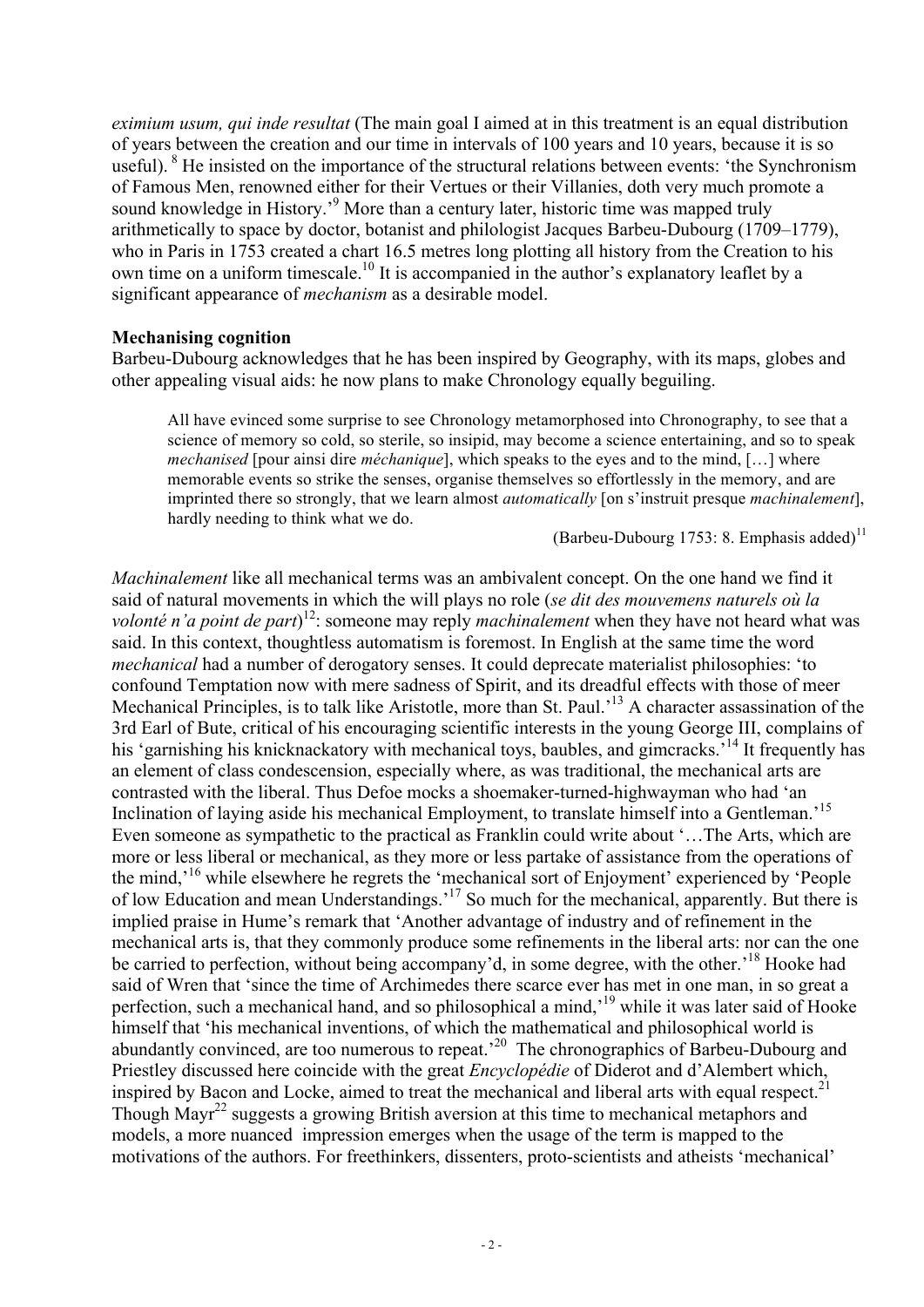could be a term of admiration while for conservatives, especially religious ones, it was generally a term of abuse.

In Barbeu-Dubourg's argument, the claimed facility to perceive and to remember *presque machinalement,* effortlessly, is clearly a virtue. Perhaps the most striking aspect of mechanism here is the notion of cognitive automatism: what is seen is absorbed by the mind. This proves a touchstone of early visualisation, and such an idea of effortlessness through mechanism had its own history. Sawday notes how Leonardo shared a general view of machines as devices for overcoming the resistance of nature and getting something for nothing, until more sophisticated theories of work and energy showed that this was theoretically impossible.<sup>23</sup> Harkness remarks how the Elizabethans claimed cognitive benefits for the use of mechanical devices: John Blagrave promised that his instrument would lead the reader on a 'direct pathway (from the first step to the last) through the whole arts of astronomy, cosmography, geography, topography [and] navigation' with 'great and incredible speed, plainness, facility and pleasure.<sup> $24$ </sup> For anyone who endured the hyperbole around the educational benefits of multimedia in the 1980s and 90s, these claims will have modern echoes, particularly the notion of direct, effortless transfer of information to the brain (an idea enjoyably undermined at that time by McKendree, Reader and Hammond<sup>25</sup>). Barbeu-Dubourg is a paradigm of naivety: his *Petit Code de la Raison Humaine* political essay of 1789 is optimistic and simplistic even by the standards of the time (he lost his small fortune in attempting, out of idealism, to supply arms to the American revolution, competing unsuccessfully for the role with Beaumarchais, the author of the *Barber of Seville* and the *Marriage of Figaro*).26

But where Barbeu-Dubourg's explanation for his chart is naïve (or perhaps just a sales pitch), that of Joseph Priestley (1733–1804), theologian, dissenter, natural philosopher and radical, is subtle and thoughtful. The twenty-five page booklet describing his 1765 *Chart of Biography* contains about fifty substantive ideas. Not surprisingly his thoughts on the mechanical are also more nuanced than Barbeu-Dubourg's. At one point he explains that his Chart is 'one of the mechanical methods of facilitating the study of that science [ie. history].<sup>27</sup> We are dealing here with a familiar notion of the mechanical that implies something physical and procedural, perhaps requiring little thought. But another use of the term is noteworthy. Priestley discusses how the timescale of his *Chart* (like Barbeu-Dubourg's) is linear, using equal space for equal time. He compares his own design favourably with the non-linear design of a recently imported French chart, almost certainly that of Barbeau de la Bruyère  $(1710-1781)^{28}$  He clearly sees that the mechanical in visual perception is a quality which must be handled with care:

the same scale is made use of through the whole of the chart of Biography [ie. Priestley's own], whereas several are used in that of History [ie. Barbeau de la Bruyère's]: the consequence of which is that, in comparing intervals of time in different parts of that chart, the imagination is necessarily imposed upon. Even the notice which is given of this change is not sufficient to correct the error of the imagination, which is *impressed mechanically by the view of the spaces*, as they are laid down in the chart…

Priestley 1764: 8 (emphasis added)

In other words, something misleadingly designed, once perceived, will also be fixed in the memory. Here the potentially dangerous automatism of perception is highlighted. What is cognised mechanically cannot subsequently be undone by ratiocination. In our own time the visual is often presented as unambiguously beneficial: a graphical timeline is assumed to be more informative than a list of dates, however badly it is designed. Since that early remark by Priestley the potential of visualisation to be misleading has been little touched on, though a worthy heir of Priestley in this respect is the connoisseur of diagrams Edward Tufte<sup>29</sup> who repeatedly emphasises the misleading nature of much visual information.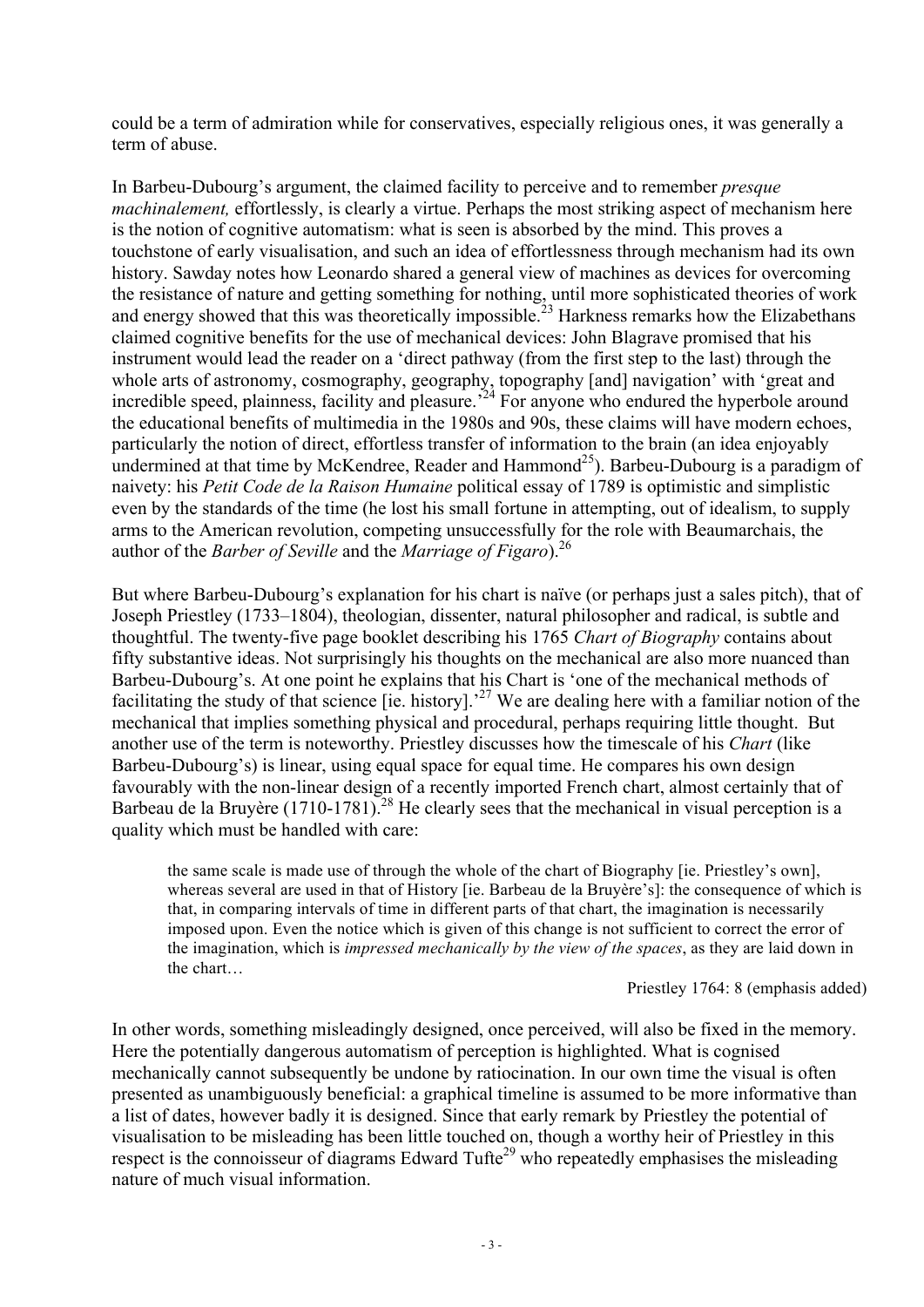### **Mechanical knowledge structures**

While Barbeu-Dubourg seems in 1753 to have been the first to plot historical time arithmetically, in 1765 Priestley first represented duration using a printed line to represent each life<sup>30</sup>: 'They are the lines, in this case, which suggest the ideas, and this they do immediately, without the intervention of words.<sup>31</sup> This eminently mechanical approach to representation takes Priestley some effort to explain, but he suggests that it works because of a natural mapping in thinking about time as though it were space: 'The very epithets which, in all languages, are given to quantities of time do both imply this method […] thus a longer or a shorter space of time may be most commodiously and advantageously represented by a longer or a shorter line.' The one is automatically mapped to the other: a certain lifetime produces a line of a corresponding length, as though drawn mechanically (Figure 1). The result has an intriguing resemblance to a piano-roll, which of course embodies a reverse relationship in which a representation drives a machine.



**Figure 1** Joseph Priestley's 1765 *Chart of Biography* (detail). Clusters and periods with little data are clearly visible in this mechanical mapping of time to space. Reproduced with the permission of Chetham's Library, Manchester.

An important neglected work by Priestley is his 1777 *Harmony of the Evangelists in Greek* (and subsequently in 1780 in English)*.* As so many had done before him (and continued to do afterwards), he grappled with the chronological difficulties of the four gospels in the New Testament. How to make one coherent history from four different accounts? Again he espouses an explicitly mechanical approach. His argument shares some of Barbeu-Dubourg's over-enthusiasm for rapid and automatic comprehension:

I venture to say that, by the help of such a *mechanical* contrivance as this, a person of a very moderate capacity, or critical skill, will have an advantage over a person of the greatest genius and comprehension of mind without it. For, by this means, the things to be compared are brought under the eye at the same time...

Priestley 1780:  $xvii$  (emphasis added)<sup>32</sup>

Figure 2 shows the result. The most striking feature is again the visual gaps, the empty spaces, at times resembling the famous empty page in *Tristram Shandy* by Priestley's older contemporary Sterne (1713-1768). He describes his method: 'If I should be thought to have succeeded in this work better than the generality of my predecessors, I shall attribute it chiefly to the *mechanical methods* I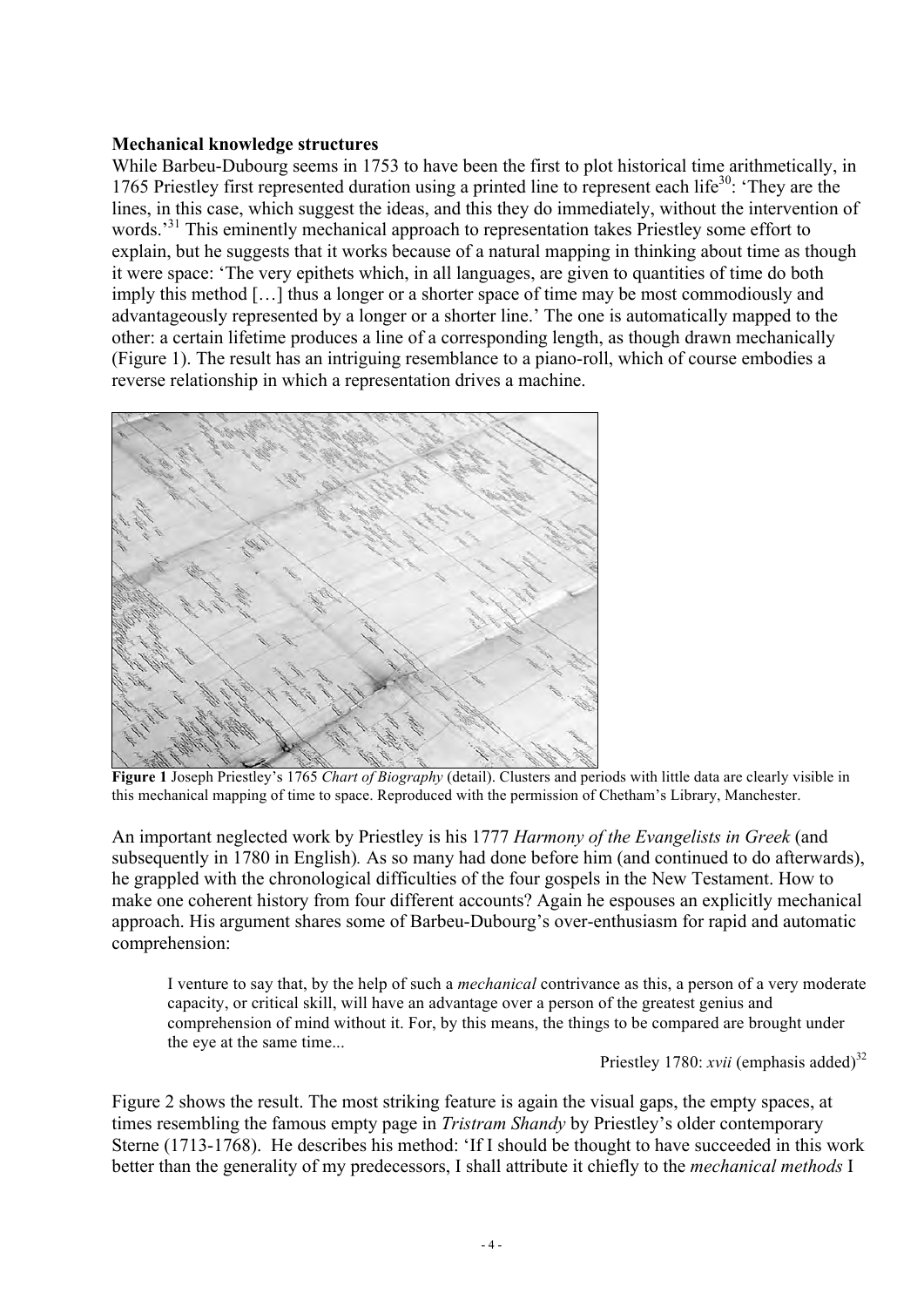made use of' (p*xvi* original emphasis). He goes on to explain how he cut up two copies of the gospels and rearranged them. The physical, mechanical nature of the process was of help to him as well as to his readers: he was able to move the elements about as his ideas changed, before fixing them just prior to going to print (p*xvii*).

|                                                                                                                                                                                                                                                                                                                                                                                                                                                                                                |                                                                                                                                                                                                                                                                                                                                                                                                                                                                                                                                                                                                                      |                                                                                                                                                                                                                                       | OF THE GOSPELS.                                                                                                                                                                                                                                                                                                                                                                                                                                                     | 207     |
|------------------------------------------------------------------------------------------------------------------------------------------------------------------------------------------------------------------------------------------------------------------------------------------------------------------------------------------------------------------------------------------------------------------------------------------------------------------------------------------------|----------------------------------------------------------------------------------------------------------------------------------------------------------------------------------------------------------------------------------------------------------------------------------------------------------------------------------------------------------------------------------------------------------------------------------------------------------------------------------------------------------------------------------------------------------------------------------------------------------------------|---------------------------------------------------------------------------------------------------------------------------------------------------------------------------------------------------------------------------------------|---------------------------------------------------------------------------------------------------------------------------------------------------------------------------------------------------------------------------------------------------------------------------------------------------------------------------------------------------------------------------------------------------------------------------------------------------------------------|---------|
|                                                                                                                                                                                                                                                                                                                                                                                                                                                                                                | OF THE GOSPELS.                                                                                                                                                                                                                                                                                                                                                                                                                                                                                                                                                                                                      |                                                                                                                                                                                                                                       | JOHN XIII,                                                                                                                                                                                                                                                                                                                                                                                                                                                          |         |
| MATT. III.<br>11 I indeed baptize you with<br>water unto repentance; but he<br>that cometh after me is mightier<br>than I, whole fhoes I am not<br>worthy to bear : he fhall leag-<br>tize you with the Holy Spirit, Chrift, or not a<br>and mid- fire.<br>12 Whole ' winnowing fhe- unto them all, I indeed bap-<br>vel is in his hard, and he will<br>theroughly " cleanfe his floor,<br>and gather his wheat into the<br>gamer, but he will burn up<br>the chaff with unquenchable<br>fire. | LUKE III.<br>15 And as the people.<br>were in expectation, and all.<br>may mused in their hearts of<br>John, whether he were the to floop down and " antin.<br>16 John aniwered, faving<br>tize you with water ; but one<br>mightier than I cometh, the<br>latchet of whole thoes I am<br>not worthy to unlooke; he<br>fhall buptize you with the<br>Holy Spirit, and with fire-<br>17 Whole winnowing<br>fhovel is in his hand, and<br>he will throughly purge his<br>floor, and will gather the<br>wheat into his " granary;<br>but the chaff he will burn<br>with fire unquenchable.<br>18 And many other things. | 10<br>MARK L<br>And preached, favour,<br>There cometh one mighter<br>than I after me, the latchit of<br>whale thors I am not worthy<br>8 I indeed have haptized you<br>with water; but he thall bap-<br>tize you with the Holy opint. | 29 For fome of<br>them thought, be-<br>caufe Judas had the<br>* purfe, that Jefus<br>had faid unto him,<br>Buy those things that<br>we have need of<br>againft the feaft; or,<br>that he fhould give<br>fomething to the<br>poor.<br>30 He then hav-<br>ing received the fop,<br>went immediately.<br>out: and it was<br>night.<br>31 Therefore<br>when he was gone<br>out, Jefus faid, Now<br>is the Son of man<br>glorified.<br>32 If God be<br>glorified in him, |         |
|                                                                                                                                                                                                                                                                                                                                                                                                                                                                                                | in his exhartation preached<br>he unto the people.                                                                                                                                                                                                                                                                                                                                                                                                                                                                                                                                                                   | MARKL                                                                                                                                                                                                                                 | God fhall alfo glo-<br>rify him in himfelf,<br>and fhall ftraightway                                                                                                                                                                                                                                                                                                                                                                                                |         |
| LUKE III.                                                                                                                                                                                                                                                                                                                                                                                                                                                                                      | MATT. III.                                                                                                                                                                                                                                                                                                                                                                                                                                                                                                                                                                                                           |                                                                                                                                                                                                                                       | glorify him.<br>33 Little chil-                                                                                                                                                                                                                                                                                                                                                                                                                                     |         |
| 21 Now when all the propie<br>were haptized, it came to pati-<br>that Jesus also being baptized,<br>and praying, the heaven was<br>opened,                                                                                                                                                                                                                                                                                                                                                     | 12 Then cometh Jefus<br>from Galilee to Jordan unto<br>John, to be baptized of him.<br>14 But John forbade him,<br>faying, I have need to be                                                                                                                                                                                                                                                                                                                                                                                                                                                                         | o And it came to pals in those<br>days, that Jefus came from Na-<br>zareth of Galilee, and was bap-<br>tized of John in Jordan.<br>to And ftraightway coming                                                                          | dren, yet a little<br>while I am with you.<br>Ye fhall feek me:<br>and, as I faid unto                                                                                                                                                                                                                                                                                                                                                                              |         |
| 22 And the Holy Spirit de-<br>feended in a bodily <sup>1</sup> appearance,<br>as a dove upon him, and avoice,                                                                                                                                                                                                                                                                                                                                                                                  | baptized of thee, and comeft<br>thou to me?                                                                                                                                                                                                                                                                                                                                                                                                                                                                                                                                                                          | up out of the water, he faw the<br>bearens opened, and the Spirit<br>as a dove defeending upon him.                                                                                                                                   | the Jews, Whither<br>I go, ye cannot<br>come, fo now I fay                                                                                                                                                                                                                                                                                                                                                                                                          |         |
| came from heaven, which faid,<br>Thou art my beloved Son; in<br>they I am well pleafed.                                                                                                                                                                                                                                                                                                                                                                                                        | 15 And Jefus aniwering,<br>faid unto him, Suffer it to<br>be fo now: for thus it be-<br>conteth us to fulfil all righ-<br>teoufnefs. Then he ful-                                                                                                                                                                                                                                                                                                                                                                                                                                                                    | 11 And there came a voice<br>from heaven, faying, Thou art<br>my beloved Son, in whom I<br>am well pleafed,                                                                                                                           | unto vou.<br>%4 A new com-<br>mandment I give<br>unto you, That ye<br>love one another <b>1</b>                                                                                                                                                                                                                                                                                                                                                                     |         |
|                                                                                                                                                                                                                                                                                                                                                                                                                                                                                                | fered him.<br>16 And Jefur, when he<br>was baptized, went up<br>ftraightway out of the wa-                                                                                                                                                                                                                                                                                                                                                                                                                                                                                                                           |                                                                                                                                                                                                                                       | as I have loved you,<br>that ye alfo love one.<br>another.                                                                                                                                                                                                                                                                                                                                                                                                          | 31 Then |
|                                                                                                                                                                                                                                                                                                                                                                                                                                                                                                | D <sub>2</sub>                                                                                                                                                                                                                                                                                                                                                                                                                                                                                                                                                                                                       | ter :                                                                                                                                                                                                                                 | $*$ has.                                                                                                                                                                                                                                                                                                                                                                                                                                                            |         |
| $+$ fan,                                                                                                                                                                                                                                                                                                                                                                                                                                                                                       | " purge, " unlook, " fan. " gamer.                                                                                                                                                                                                                                                                                                                                                                                                                                                                                                                                                                                   | Flass<br><sup>2</sup> Earpor                                                                                                                                                                                                          |                                                                                                                                                                                                                                                                                                                                                                                                                                                                     |         |
|                                                                                                                                                                                                                                                                                                                                                                                                                                                                                                |                                                                                                                                                                                                                                                                                                                                                                                                                                                                                                                                                                                                                      |                                                                                                                                                                                                                                       |                                                                                                                                                                                                                                                                                                                                                                                                                                                                     |         |

 **Figure 2.** Pages 19 and 207 of Priestley's *Harmony of the Evangelists* of 1780. Aligning the four Gospel accounts according to time, using between one and four columns per page. Chetham's Library, Manchester. Used with permission.

Priestley had already noted in his *Description of a Chart of Biography* how empty space has meaning. Rather than, as for Sterne, being a place for readers to insert their own data or imaginings, these empty spaces which arise automatically from the mechanical plotting of time to space reveal to Priestley the disastrous absences of knowledge-production in the Dark Ages: 'the thin and void places in the chart are, in fact, not less instructive than the most crowded, in giving us an idea of the great interruptions of science, and the intervals at which it has flourished.' The introduction of a mechanical model of historical time is crucial to revealing these patterns, clusters, drifts and absences. What Poole calls the 'lumpish quality of time'<sup>33</sup> of previous centuries, with its uneven succession of periods of different qualities, has been replaced by a Newtonian model where time is an absolute, neutral and uniform container for events (see Boyd Davis, Bevan and Kudikov $^{58}$ ). As a result the patterning of events over time emerges.

Joseph Priestley is linked to Barbeu-Dubourg by a shared friendship with Benjamin Franklin, whose works the Frenchman translated. Mechanical methods for handling knowledge emerge equally in a letter from Franklin to Priestley. Writing to his friend from London on 19 September 1772 in response to a request for advice, Franklin, instead of answering the question, outlines his 'moral or prudential algebra.'34 A miniature of Bentham's later Felicific Calculus, it is a method for balancing all the weighted advantages and disadvantages of a course of action on a single sheet of paper until a clear preference emerges. Like Priestley's innovations in diagramming time, it depends on having all the data in view and organised on a surface according to a mechanical system, and emphasises the automatic emergence of visual sense. Both the information handling, and the resulting cognition, are mechanised.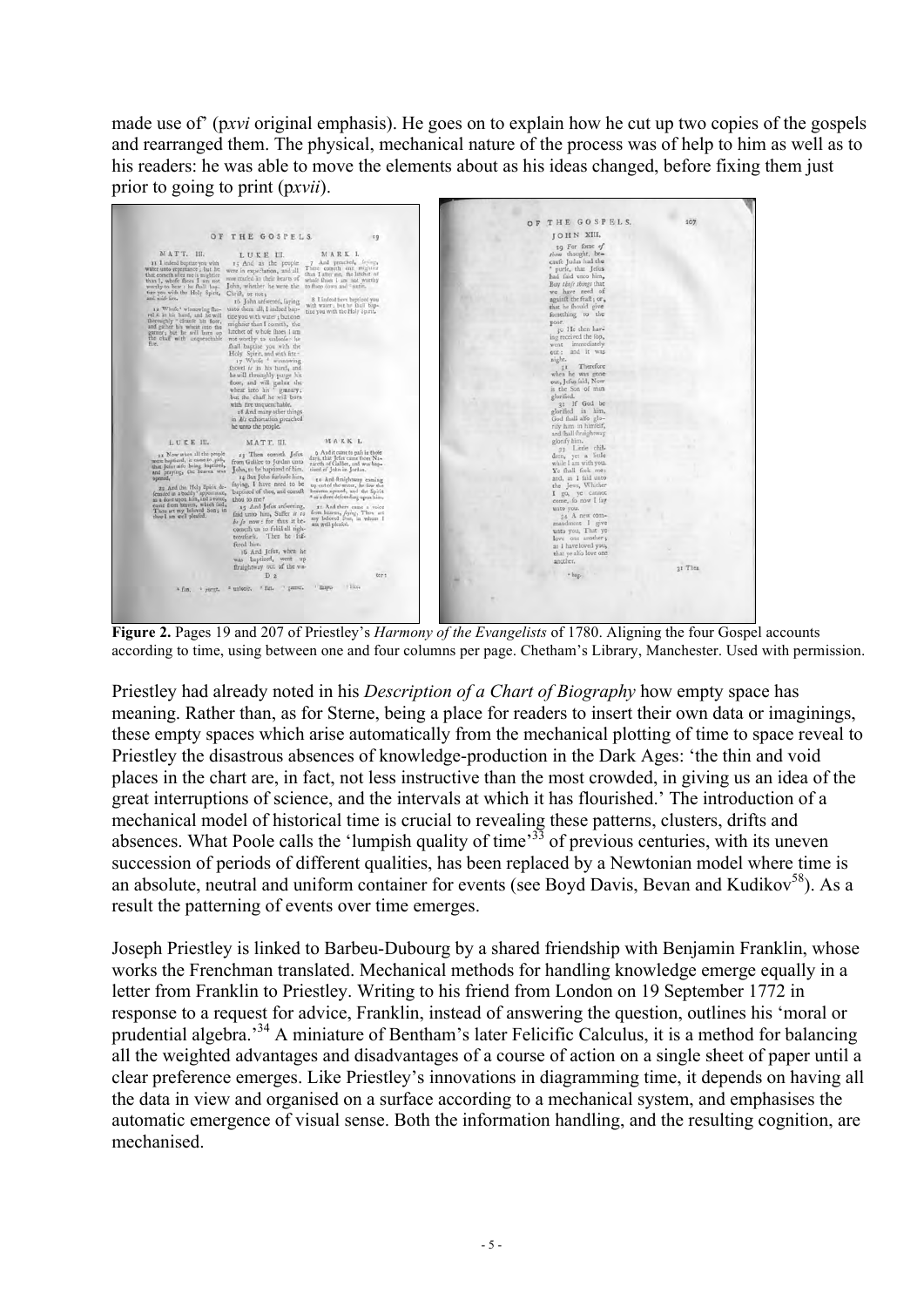## **Mechanical culture**

Today it may be difficult for us to enthuse about mechanical uniformity, but this was one of the great cultural innovations of the  $18<sup>th</sup>$  century – though admittedly with deep roots, for example in the shift from hours of unequal length to those measurable by clocks (Dohrn-van Rossum<sup>35</sup>) or the aural uniformity introduced by the ticking of Huygens spring mechanism in the  $1670s$  (Sherman<sup>36</sup>). The 18<sup>th</sup> was the century of Tull's improved design of seed drill which, though not widely adopted, would have been familiar in 'improving' circles like Priestley's: hand-broadcast seed was replaced by multiple parallel lines of plants. Natural watercourses were mechanised through the canal system, with over 3,100 miles of canal built in Britain between 1760 and 1800.<sup>37</sup> Urban terraces in improved cities like Bath and Edinburgh employed simple repetition and equality of every unit in the façade. Even pavements, until mid-eighteenth century in Britain the responsibility of individual householders and therefore of different heights, materials and quality, began to be replaced by uniform paving funded through local taxation.<sup>38</sup> In terms of measurement, it was in 1758 that a standard Yard measure was first established in Britain,<sup>39</sup> while in 1752 Britain's calendar had at last been made uniform with that proposed by Pope Gregory XIII in 1582. Mechanical uniformity was a cultural innovation of the time. Sawday (p97) makes the interesting observation, that for machinery during the Renaissance period simplicity and efficiency were not important criteria: complexity of design was to be welcomed. It is the 18<sup>th</sup> century which sees the emergence of a machine aesthetic as we would recognise it: the rigour and abstemiousness of the Barbeu-Duburg and Priestley timelines are a part of this trend in visual culture.

As Shaffer shows, the principles of mechanisation encompassed such apparently diverse fields as the world of entertainment and the factory system.<sup>40</sup> 1759 was the year both of Van Kempelen's mechanical chess-playing Turk and Arkwright's patents for the spinning frame. At its worst, machine inspiration resulted in proto-Taylorist images like Adam Ferguson's: 'Manufactures, accordingly, prosper most, where the mind is least consulted, and where the workshop may, without any great effort of the imagination, be considered as an engine, the parts of which are men.<sup>341</sup> Incidentally it was this same Ferguson (1723-1816) who created another early timeline, the first to appear in the Encyclopaedia Britannica  $(2^{nd}$  edition).<sup>42</sup> Perhaps the timeline and the mechanical vision of the workshop are two indicators of a single informing fondness for the machine. One of the students whose thesis examination Barbeu-Dubourg chaired, in February 1768, would later give his name to a famously mechanical engine of death: Joseph-Ignace Guillotin.<sup>43</sup>

The application of mechanical uniformity to chronography created new problems of its own, including the extent of nearly blank paper. Because of the long timescale of Barbeu-Dubourg's chart (he starts with the Creation in 4700BCE while Priestley starts at 1200BCE), his readers are presented with rather a large area of nothing very much: there are almost no persons or events in the first eight sheets of his long timeline. Priestley explicitly says that if he had begun earlier, 'I should have had no names [of historical figures] for the greatest part of my divisions.<sup>44</sup> The new format could not accommodate the fact that there is almost always more data available for recent times than for the distant past, and that this would seem to require some kind of non-linear 'perspective', where the nearest time is assigned more space. Also the very neutrality of these mechanical approaches seemed to some to diminish their ability to 'tell a story'. Though the clustering through time, combined with the grouping into countries and categories common in such visualisations, had evident explanatory power, it seemed to other author-designers rhetorically inadequate. They generally abandoned the abstemious mechanical plotting of lifelines to time for richer visual forms. So, as Rosenberg<sup>45</sup> highlights, Strass specifically objected to the flatness and neutrality of Priestley's view, favouring a highly authored, hand-drawn grouping and linking of currents and tributaries in the stream of time (Figure 3).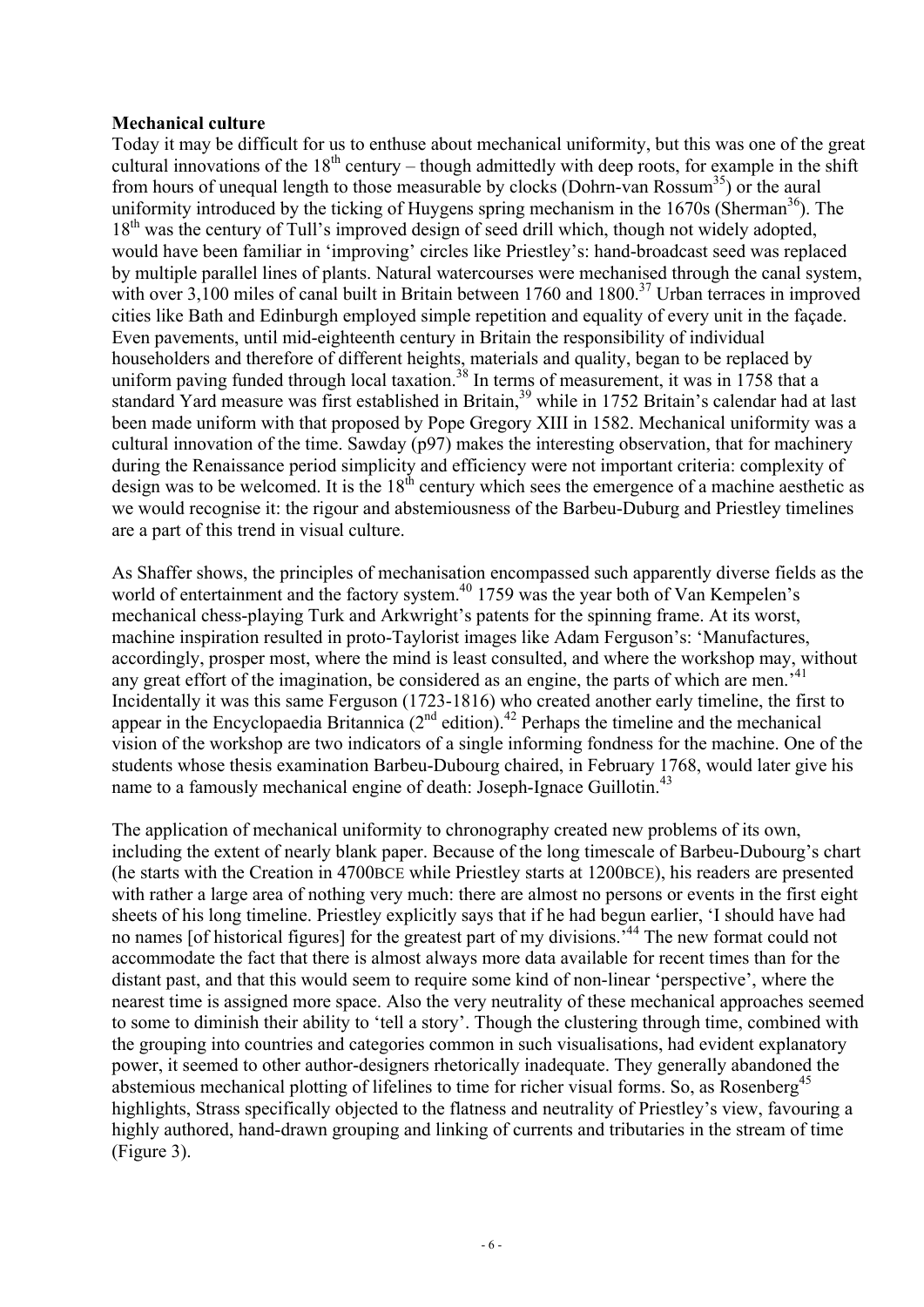

**Figure 3** Strass,, W.H. 1849. *Stream of Time, or Chart of Universal History.* 1849. [London]: C. Smith, Mapseller. Detail. The mechanical neutrality of Priestley's chart is replaced by the rhetoric of hand-drawn rivers of time. Collection of the author.

But must mechanical approaches to visualisation lead to something obviously machine-like, with the limitations that seems to imply? It is instructive to look for a moment at the earliest days of computing as conceived in the minds of Babbage and Lovelace in the following century, the 19<sup>th</sup>. When Babbage made his well-known remark that astronomical tables should be calculated by steam<sup>46</sup> he clearly invoked the mechanical as a way of eliminating human weakness in ability and performance. Yet as Schaffer recounts, $47$  there was quite another side to Babbage's concept of the machine. Babbage as a boy fell in love with an automaton dancer which years later he was able to purchase. He put her on a glass pedestal in his Marylebone salon in the room next to the unfinished portion of the Difference Engine. He also owned a silk portrait of Jacquard, the inventor of the punched-card system for programming looms, woven on just such a loom by Didier-Petit and Co of Paris.<sup>48</sup> It represented the subtlety and apparently humanistic qualities achievable with a mechanical (indeed binary) system. Meanwhile Babbage's mathematical collaborator Ada Lovelace took another significant step in writing that a mechanical system might compose elaborate music of any degree of complexity.49 This 'other history' of machinery and computation is important when we consider the relationship between historiography and mechanism.

Though Babbage and Lovelace's thinking points to the future, their work also has echoes of the automata of the previous century, which intrigued by showing subtle behaviours while being mere machines. While perhaps to our eyes projects such as Vaucanson's automaton *Duck* and *Flute Player* appear bathetic, in contemporary accounts what comes across strongly is the desire to make machinery sensitive and subtle. The notes that Vaucanson wrote on his German Flute Player show that he had to acquire new knowledge about how the sounds of a flute are produced – to the extent that his notes are used today by musical scholars studying the flute playing techniques of the period.50 Subtle investigation and transformation were essential to his working method, not 'mere' mechanisation.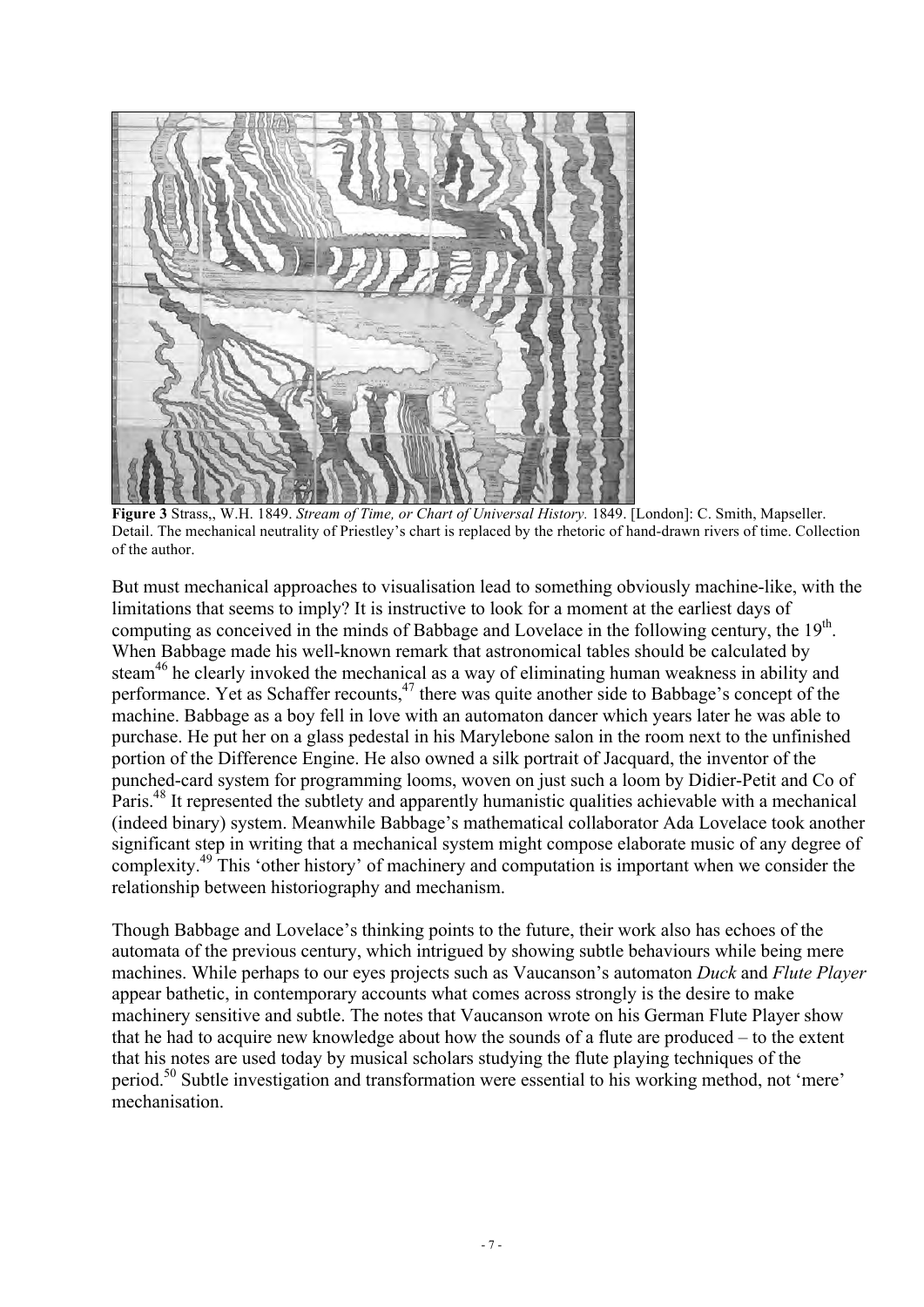In 1753 Barbeu-Dubourg went so far as to build an actual machine (*une Machine d'un usage facile e commode*) to house and present his historical timeline (Figure 4), describing it (hyperbolically as usual) as:

a moving, living tableau, through which pass in review all the ages of the world, where each famous figure steps forth in his rank with the attributes belonging to him, where each Prince is surrounded by his contemporaries and occupies the scene for more or less time according to the duration of his role, where the rise and fall of Empires are acted out in visible form,

(Barbeu-Dubourg  $1753: 8.$ )<sup>11</sup>

The mechanical here adds a quite different quality of experience. While the aim of the new timelines was above all to create distance, giving the long view over time, what is claimed by Barbeu-Dubourg in this passage is something like immersion *in* history. These two modes of engaging with visualised time are both important. Unfortunately using paper technology, one tends to preclude the other: only a small part (about 140 years' worth) of Barbeu-Dubourg's timeline is visible at any moment, and as a reference work it is severely limited by the need to crank slowly through up to 16.5 metres of paper to reach a particular point in history.



**Figure 4.** Barbeu-Dubourg, J. 1753. The *Carte Chronographique* housed in its machine. Rare Book Division, Department of Rare Books and Special Collections, Princeton University Library. Used with permission.

### **What now?**

Chronology remains essential – 'the Thread of History, without which it is really nothing more than a Bundle of Detached Fragments.'51 Any visualisations of time we create should enhance our understanding both diachronically and synchronically. As Priestley put it (1764), his chart showed how individuals 'stand related in point of time to one another; [giving] a clearer idea of the time in which they lived, the relative length of their lives, the state of their cotemporaries [sic], and the intervals of time which elapsed between them and their predecessors and successors.' Visualisation abstracts and simplifies: we can never hope to capture the complexities of the real world, or even of the historical record, in a graphical representation. But if we are to harness the machine of our time, the computer, to represent these data, then we must not reduce the complexities of history to simplistic representations, squeezing out in the process all that is most interesting about historiography.

Historical events, whether individuals' lives or other occurrences, have several important features. They are seldom discrete; they often possess an implicit hierarchy so that, for example, the works of an author belong to the lifeline of an individual which may in turn belong to a school or period. A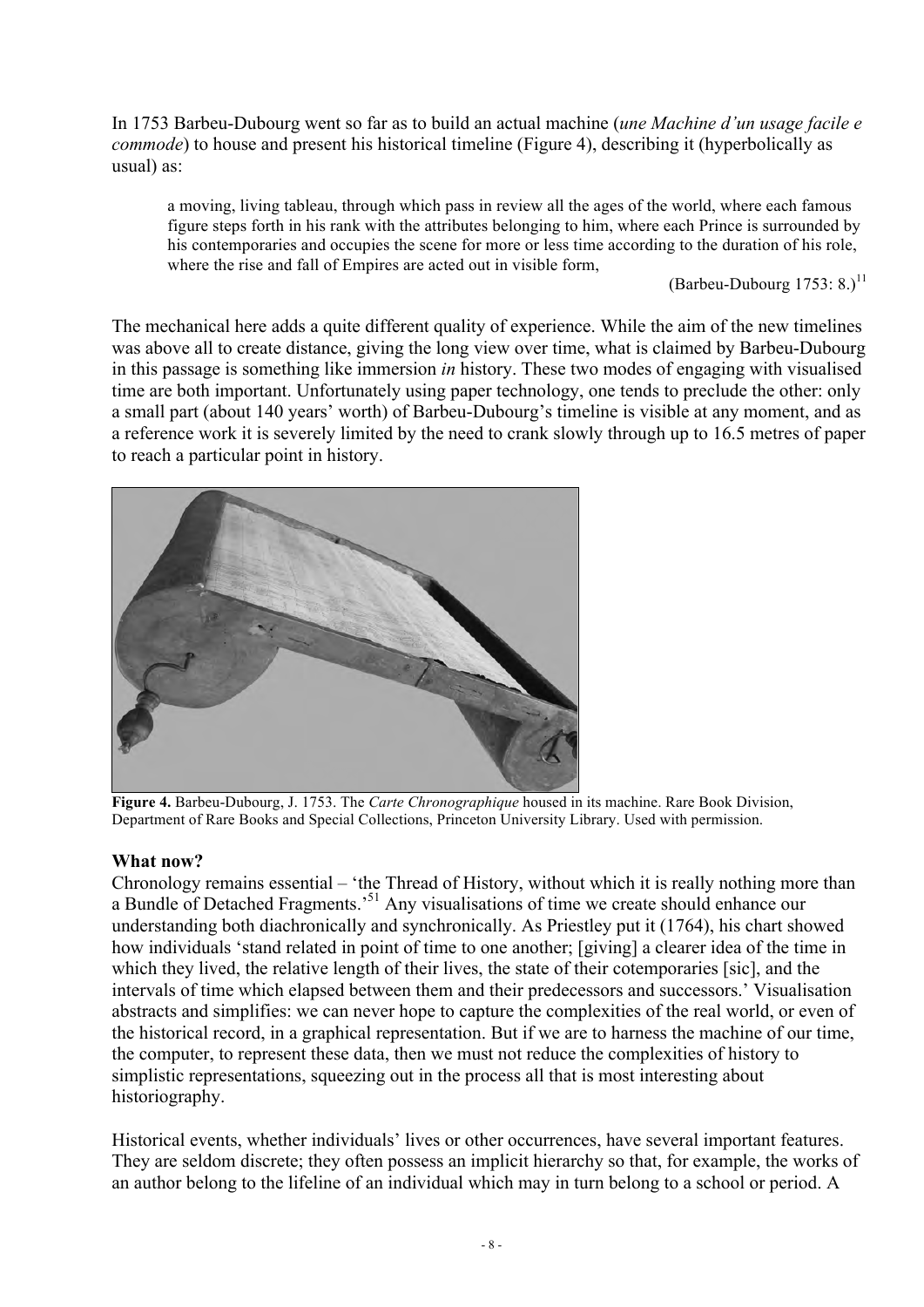single one of the author's works might have multiple editions; there may be a day-by-day record of the development of each draft. Events in history are known with widely varying levels of precision. One event may belong to one or more others, perhaps with different degrees of 'ownership'. Crucially, the facts of history are often disputed. Most of the generic forms of data uncertainty identified by Pham, Streit and Brown<sup>52</sup> affect chronological material, including limited accuracy, missing data, incomplete definition, inconsistency, personal bias, ambiguity of description, and embedded assumptions. We cannot afford to hide these complexities, yet most chronographic representations present their data as if it were both precise and undisputed. As one would expect from a subtle and original thinker, Priestley recognised and at least partly dealt with several of these problems in 1764. He graded uncertainty in five levels: a solid line represented dates he regarded as certain; a single dot below one end of a lifeline expressed some doubt; replacing the end of a lifeline with one, two or three dots expressed further degrees of uncertainty. It is hard to find a timeline now which acknowledges such problems.

What else can the computerisation of chronography do for us? It has a potentially transformative effect on how the user navigates and interacts with information: it should be possible to overcome many of the difficulties associated with physical timelines. Instead of having to wind a handle to travel through time using Barbeu-Dubourg's machine, we can jump in an instant from one period to another. We should also be able to move rapidly from a close-up view to a wide perspective, or see views at different scales on a single display. Priestley recognised that the information needed depends on who is using the timeline and for what purpose. We can merge disparate datasets: Priestley tried to anticipate this too, by creating his charts of biography and of history on the same scale so as to facilitate mapping between them. The problems of scaling time that plagued the pioneers of visualisation can also be surmounted: at the user's choice, we can switch between linear and non-linear views of time, or even revert to the packed views which the pioneers made so much effort to replace with their uniform mechanical time. How time is mapped to space can be changed by the user depending on the needs of the moment. By making the timeline an interface to additional data, limitations of information depth and of precision can both be overcome. Crucially, we can provide access to metadata, including an 'audit trail' of sources and revisions (Priestley acknowledged all his major sources, but obviously could not specify them on an individual basis for each event). This also makes it possible to present competing versions of events. Updates and additions can be made seamlessly. Using filtering techniques we can suppress information not currently needed and use a variety of visual methods to foreground the results of searches and other forms of selection. We can counter Strass's objections to the neutrality of Priestley's charts by allowing any kind of additional rhetorical material to be inscribed within the structure.

Where are the digital timelines that fulfil this agenda? As already noted, most 'timelines' in the Web are just chronological lists or tables: the machinery of page rendering means that packed lists and tables are all too easy to produce: the machine is equivalent to that of the late  $17<sup>th</sup>$  century. If we wish to construct truly chronographic layouts we are generally in the hands of programmers and interaction designers, who may have little grasp of the issues outlined above.

Some progress has been made in creating general tools to turn chronological data into chronographic views, notably at MIT in *Simile*:<sup>53</sup> its facilities are as yet extremely limited. At least it allows two views to be presented simultaneously so that overview and detail are both available at once, overcoming some of the problems of scale. Southampton University's *Continuum* has some unusual features: chunks of time can be omitted, allowing two separate historical periods to be juxtaposed; and arcs can be inserted connecting any two items in the timeline, reintroducing some rhetorical elements into the mechanical array of events. A persuasive example of its use by André et al.<sup>54</sup> shows Bach's compositions attached to their various Glen Gould recordings, the intervening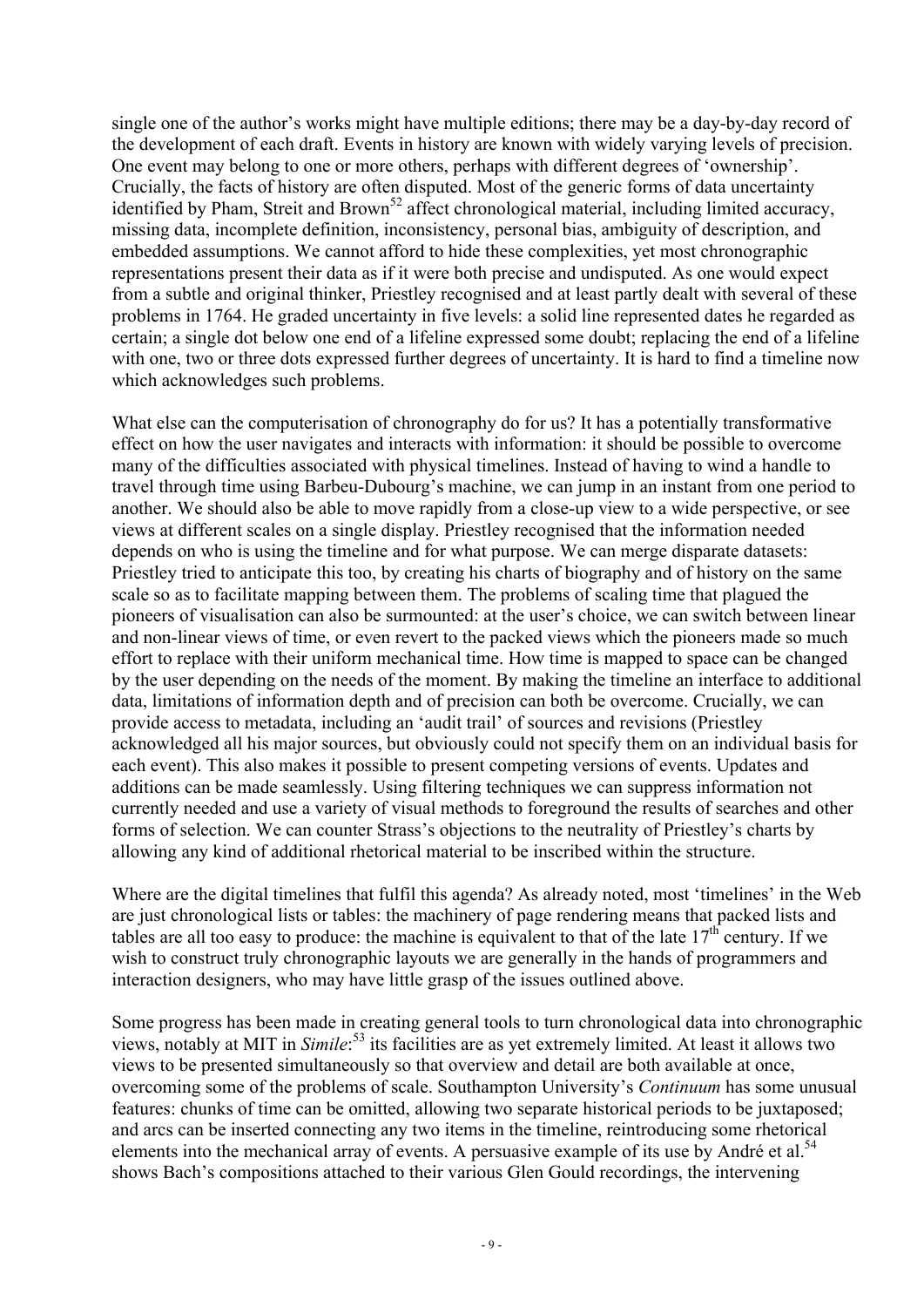centuries being omitted. Plaisant et al.<sup>5</sup> devised a rich set of graphic encodings such as line width, tone and colour to add meaning to the lines of their *Lifelines* project. A timeline of photography by Kullberg<sup>55</sup> harnessed a powerful rendering system to create a 3D timescape of events, lifelines and associated objects: one of its most important features was the ability to move smoothly between a wide variety of scales of view. Manovich's Software Studies Initiative<sup>56</sup> offers many examples of mapping humanities data over time, demonstrating the value of chronographics for analysis, not just presentation. 3D chronography has been evaluated experimentally by Foreman et  $a^{57}$  which suggests that there is still much to learn in terms of the cognitive benefits and pitfalls of these approaches. In terms of searching and selecting, advances have been made in a project directed by the author<sup>58</sup>: visual salience using highlighting and selective focus is used to present all search results in situ, so that the context of time is never lost and even unselected items remain just visible (Figure 5). This project is also highly unusual in visually representing uncertainty.



 **Figure 5.** Emma Bevan and Aleksei Kudikov 2010: A timeline for the Museum of Domestic Design and Architecture at Middlesex University (detail). Visual salience is used to identify search results: left, designs containing trees are highlighted; right, designs with trees and fruit. Used with permission.

Though each of these advances is helpful, much remains to be done before we can say we have a toolkit worthy of historical research and presentation, something which can represent the subtle, humanistic, richly interpretive world of history indicated at the beginning of this paper. Just because computers deal easily with certainty, we pretend graphically that out data are sure, precise and uncontested. Simplistic use of machines produces simplistic representations of knowledge. The excellence of thought and practice from the early days of visualisation suggests that we need to be more ambitious in our conception and construction of chronographics, and more demanding of the tools devised to build them.

### **Acknowledgements**

I am very grateful to Prof. Michael Twyman of Reading University for allowing me access to his personal collection of chronographic materials, to Prof. Anthony Grafton at Princeton for valuable advice, to the staff at Chetham's Library Manchester and at Princeton University Library especially Stephen Ferguson, Curator of Rare Books, to Christine North for advice on translation, and to postgraduates at the Lansdown Centre, in particular Emma Bevan and Aleksei Kudikov, for grappling with the design challenges of chronographics.

Feeney, D. (2007), Caesar's Calendar: ancient time and the beginnings of history. Berkeley: Uni. California Press.<br>Grafton, A.T. (1975), 'Joseph Scaliger and historical chronology: the rise and fall of a discipline'. *Hist* 

<sup>14:2,</sup> pp. 156-185.

**Grafton**, A.T. (1983), *Joseph Scaliger: a study in the history of classical scholarship*, 2 vols., Oxford: Clarendon Press.  **Grafton**, A.T. (1985), 'From De die natali to De emendatione temporum: the origins and setting of Scaliger's

chronology', *Journal of the Warburg and Courtauld Institutes*, 48, pp. 100-143. <sup>3</sup> **Locke, J.** (1693) *Some Thoughts Concerning Education*. Printed for A. and J. Churchill. Available on Google Books.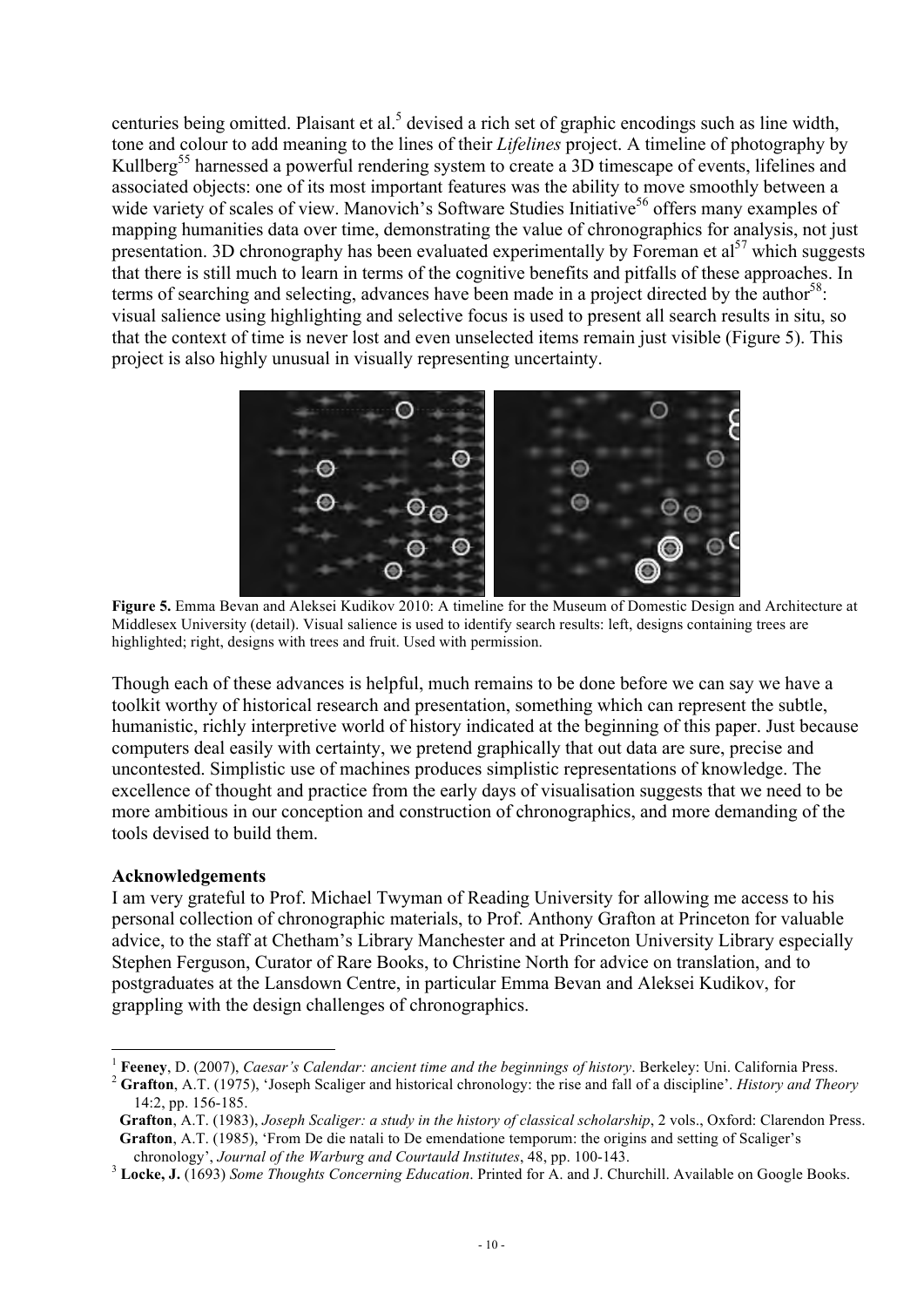- 4 **Twyman**, M. (1986), 'Articulating Graphic Language: a historical perspective'. In Wrolstad, M.E. and Fisher, D.F. *Towards a New Understanding of Literacy*. New York: Praeger. pp. 188–251.
- **Twyman, M**. (1990), Textbook design: chronological tables and the use of typographic cueing. Paradigm 4 (December, 1990). <sup>5</sup> **Plaisant**, C., **Milash**, B., **Rose**, A., **Widoff**, S., **Shneiderman**, B. (1996), 'LifeLines: visualizing personal histories',
- *Proc. SIGCHI Conference on Human Factors in Computing Systems: Common Ground (Vancouver, British Columbia, Canada, April 13 18, 1996). pp221-227.*
- $^6$  Rosenberg, D. and Grafton, A.T. (2010), *Cartographies of Time: a history of the timeline*. Princeton Architectural
- Press. <sup>7</sup> **Rosenberg**, D. (2007) 'Joseph Priestley and the Graphic Invention of Modern Time', *Studies in Eighteenth Century*
- 
- 
- <sup>8</sup> Helvicus [Helwig], C. (1609), *Theatrum Historicum* (Historical and Chronological Theatre). Giessæ Hessorum.<br><sup>9</sup> Helvicus, C. (1687), *The Historical and Chronological Theatre*. London.<br><sup>10</sup> Ferguson, S. (1991) 'The 1
- <sup>11</sup> Barbeu-Dubourg, J. (1752), *Chronographie, ou Description des Tems (Chronography, or Depiction of Time. Paris.* (Trans. by Stephen Boyd Davis available at http://goo.gl/vNhN), 2009. <sup>12</sup> **Dictionnaire** de l'Académie française (1762), 4th Edition. Available at http://artfl-project.uchicago.edu/node/17
- (accessed 8 September 2010). <sup>13</sup> **Anon.** *An Account of Some Remarkable Passages in the Life of a Private Gentleman* (1708), Sometimes attributed to
- Daniel Defoe or Thomas Woodcock. London: Joseph Downing. Available in Eighteenth Century Collections Online.
- p.149. <sup>14</sup> **Almon**, J. (1792), *Anecdotes of the Life of the Right Hon. William Pitt, Earl of Chatham, and of the Principal Events*
- *of his Time.* Dublin. p.287.<br><sup>15</sup> **Defoe**, D. (1742), *A General and True History of the Lives and Actions of the Most Famous Highwaymen, Murderers, <i>Street-robbers. &c.* Available on Eighteenth Century Collections Online
- <sup>16</sup> Franklin, B. (1769), *Experiments and Observations on Electricity*. Available on Eighteenth Century Collections Online. London. p.331. <sup>17</sup> **Franklin**, B. (1750) Reflections on courtship and marriage. Available on Eighteenth Century Collections Online.
- London. p.39. <sup>18</sup> **Hume**, D. (1753), *Essays and treatises on several subjects*. Vol.4. Edinburgh. p.26. <sup>19</sup> **Hooke**, R. (1665), *Micrographia*. London: J. Martyn and J. Allestry. Available online at
- 
- 
- http://www.roberthooke.org.uk/micro2.htm. <sup>20</sup> **Albin**, J. (1795), *A New, Correct, and Much-improved History of the Isle of Wight*. Newport: sold in London by
- <sup>21</sup> **Pannabecker**, J.R. (1994), 'Diderot, the Mechanical Arts, and the Encyclopedie: in search of the heritage of
- technology education.' *Journal of Technology Education* 6:1. pp.45-57. <sup>22</sup> **Mayr**, O. (1986), *Authority, liberty, & automatic machinery in early modern Europe.* Baltimore: Johns Hopkins University Press (Softshell Books reprint 1989). p.125. <sup>23</sup> **Sawday**, J. (2007), *Engines of the Imagination: Renaissance culture and the rise of the machine.* Abingdon:
- Routledge. p.54. <sup>24</sup> **Harkness**, D.E. (2007), *The Jewel House Elizabethan London and the scientific revolution*. New Haven: Yale
- University Press. p.132. <sup>25</sup> **McKendree**, J., **Reader**, W., and **Hammond**, N. (1995). 'The "homeopathic fallacy" in learning from hypertext.'
- *Interactions* 2:3. pp.74-82. <sup>26</sup> **Bass**, S., (1970), 'Beaumarchais and the American Revolution', *Studies in Intelligence* 14:1-1-18 (Spring 1970)
- https://www.cia.gov/library/center-for-the-study-of-intelligence/kent-csi/vol14no1/html/v14i1a01p\_0001.htm
- 
- (accessed 29 August 2010)<br><sup>27</sup> Priestley, J. (1764), *A Description of a Chart of Biography*. Warrington. Available on Google Books. p.4n.<br><sup>28</sup> Barbeau de la Bruvère, J.L. (1750), *Mappe-Monde Historique*. Paris: Quay de l shelfmark: Maps K.Top.4.46.2. <sup>29</sup> **Tufte**, E.R. (1983), *The Visual Display of Quantitative Information*. Cheshire, Conn.: Graphics Press.
- **Tufte,** E. R. (1997), *Visual Explanations: images and quantities, evidence and narrative*. Cheshire, Conn.: Graphics
- Press. 30 **Twyman**, M. (1986), 'Articulating Graphic Language: a historical perspective'. In Wrolstad, M.E. and Fisher, D.F. *Towards a New Understanding of Literacy*. New York: Praeger. pp. 188–251.
- <sup>31</sup> Priestley, J. (1764), *A Description of a Chart of Biography*. Warrington. Available on Google Books. p.9.<br><sup>32</sup> Priestley, J. (1780), *A Harmony of the Evangelists in English*. London: J. Johnson.
-